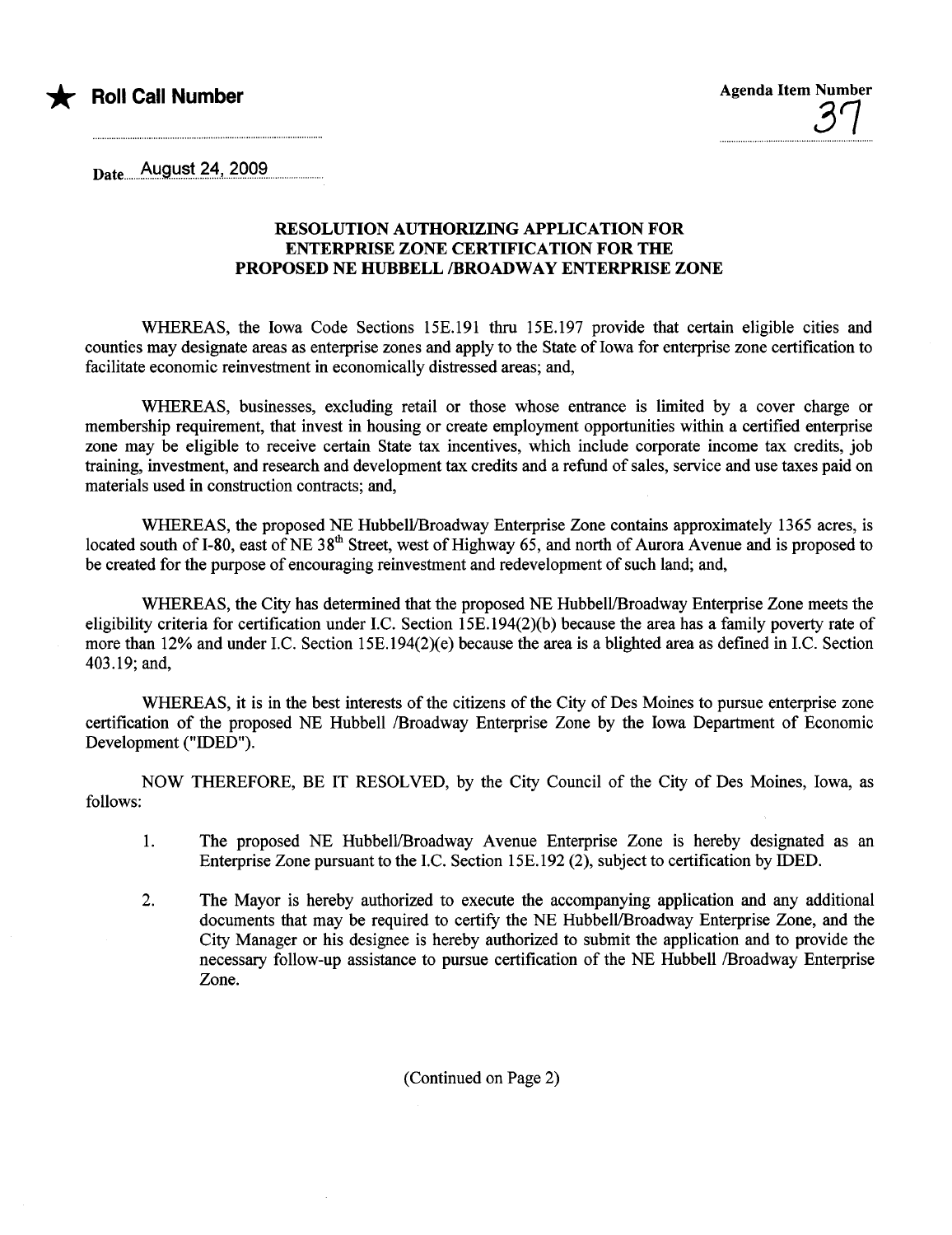

\* Roll Call Number Agenda Item Number Agenda Item Number ..................................8..1.......

August 24, 2009 Date....................................................................................

-2-

- 3. Subject to certification of the NE Hubbell /Broadway Enterprise Zone by IDED,
	- a. The City Clerk shall file this resolution and notice of the certification of the NE Hubbell /Broadway Enterprise Zone with the Polk County Assessor and the Polk County Auditor.
	- b. Eligible businesses locating or expanding in the NE Hubbell /Broadway\_Enterprise Zone shall be eligible for the benefits allowed within designated enterprise zones.

(Council Communication No. 09- $\mathbf{\&}0\mathbf{\&}$  Attached)

Moved by to adopt.

APPROVED AS TO FORM:

**Assistant City Attorney** 

| <b>COUNCIL ACTION</b> | <b>YEAS</b> | <b>NAYS</b>     | <b>PASS</b> | <b>ABSENT</b> |                        |
|-----------------------|-------------|-----------------|-------------|---------------|------------------------|
| <b>COWNIE</b>         |             |                 |             |               |                        |
| <b>COLEMAN</b>        |             |                 |             |               |                        |
| <b>HENSLEY</b>        |             |                 |             |               | I, DIANE RAUH, Ci      |
| <b>KIERNAN</b>        |             |                 |             |               | that at a meeting of t |
| <b>MAHAFFEY</b>       |             |                 |             |               | Moines, held<br>on     |
| <b>MEYER</b>          |             |                 |             |               | proceedings the abov   |
| <b>VLASSIS</b>        |             |                 |             |               |                        |
| <b>TOTAL</b>          |             |                 |             |               | IN WITNESS WHER        |
| <b>MOTION CARRIED</b> |             | <b>APPROVED</b> |             |               | and affixed my seal th |

..........................................................................................

Mayor

#### **CERTIFICATE**

ty Clerk of said City hereby certify the City Council of said City of Des the above date, among other e was adopted.

REOF, I have hereunto set my hand he day and year first above written.

City Clerk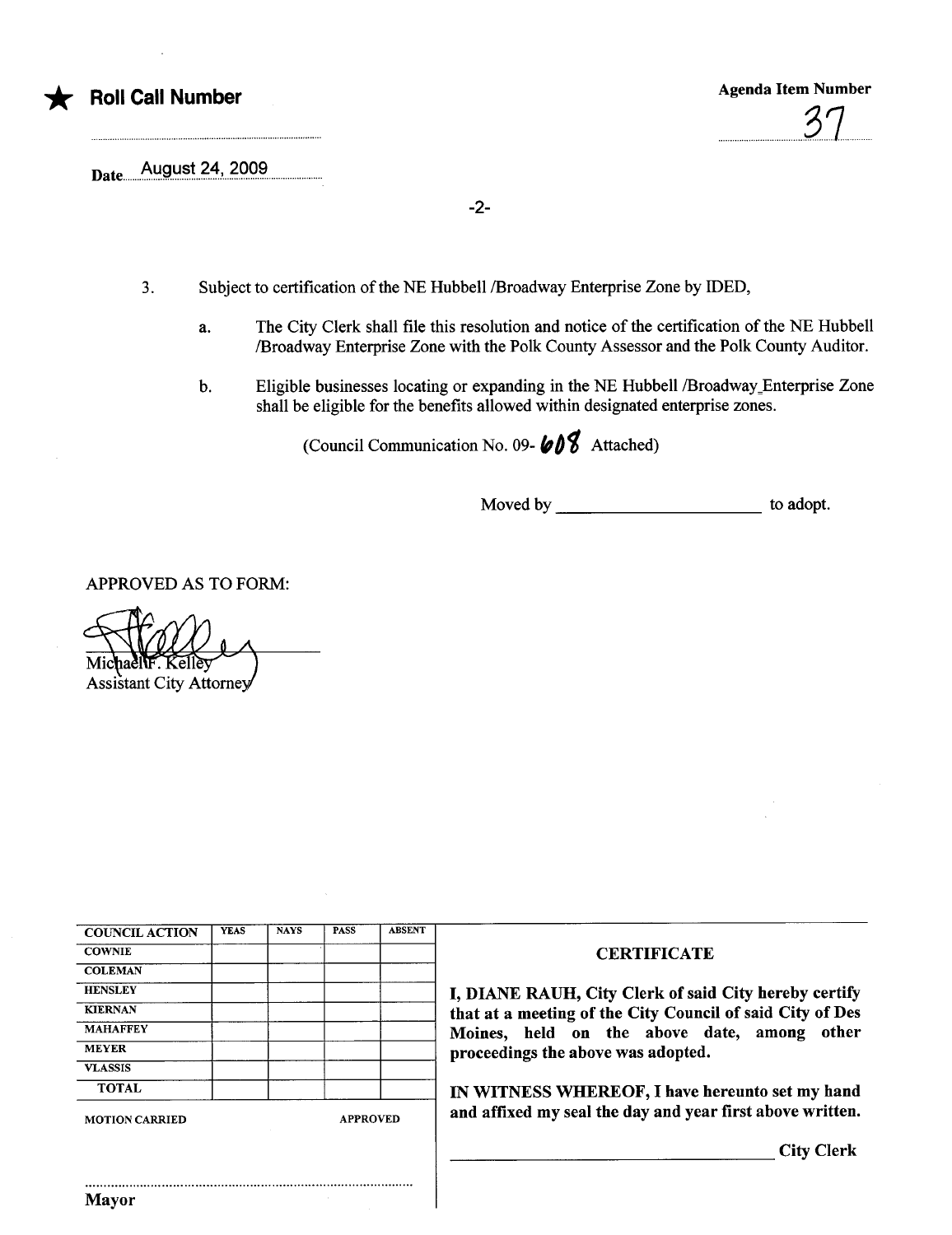## NE HUBBELL/BROADWAY ENTERPRISE ZONE

Des Moines, Iowa

By James D. Wittkop August 17, 2009

Revised August 17, 2009, by JDW

Revised August 18, 2009, by JDW

Revised August 19, 2009, JDW

Beginning at a point on the East and West centerline of Section 20, Township 79 North, Range 23 West of the 5th P.M. and on the West right-of-way line of East 38<sup>th</sup> Street; thence North along the West right-of-way line of East  $38<sup>th</sup>$  Street 350.0 feet thence West 45.0 feet to a point being 45.0 feet West of the West right-of-way line of East  $38<sup>th</sup>$  Street; thence North along a line being 45.0 feet West of and parallel with the West right-of-way line of East 38<sup>th</sup> Street, 130.0 feet; thence East 45.0 feet to the West right of way line of East 38<sup>th</sup> Street; thence North along the West right-of-way line of East 38<sup>th</sup> Street 1043.32 feet; thence West 30.0 feet, thence North 30.0 feet West of and parallel with the West right-of-way line of East 38<sup>th</sup> Street 120.03 feet; thence East 30.0 feet to the West right-of-way line of East 38<sup>th</sup> Street; thence North along the West right-of-way line of East 38<sup>th</sup> Street to the South right-of-way Line of Interstate SO; thence northeasterly along the South right-of-way line of Interstate 80 to the westerly right-of-way line of Relocated Iowa Highway 65; thence South along the westerly right-of-way line of Relocated Iowa Highway 65 to the East and West centerline of Section 22, Township 79 North, Range 23 West of the  $5<sup>th</sup>$  P.M.; thence West along the East and West Centerline of said Section 22 and West along the East and West centerline of Section 21, Township 79 North, Range 23 West of the  $5<sup>th</sup>$  P.M., to the point of beginning. All now included in and forming a part of the City of Des Moines, Polk County, Iowa. Containing approximately 1365 Acres.

 $3^{\prime}$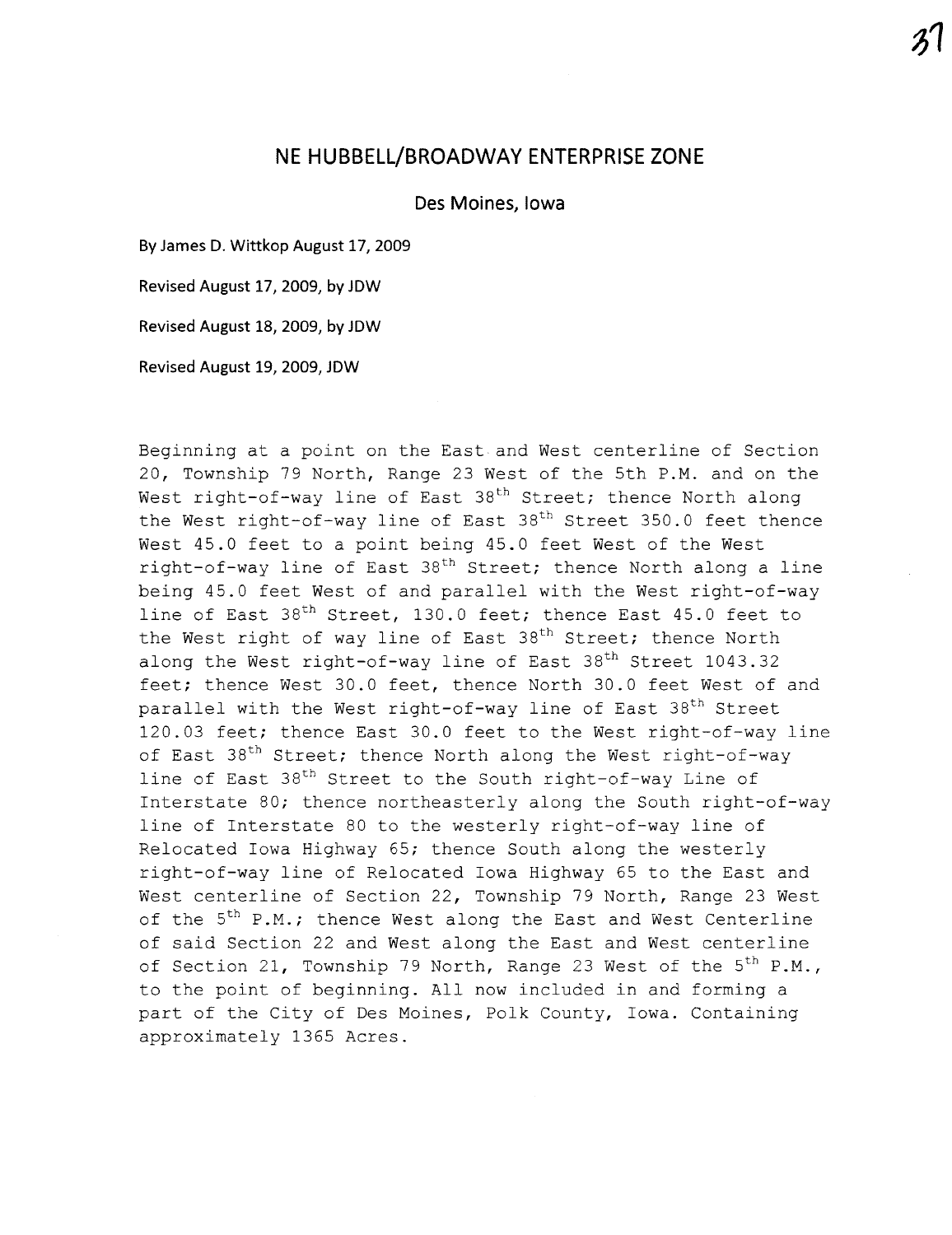August 24, 2009

To: Honorable Mayor and City Council of the City of Des Moines

From: Larry Hulse, Community Development Director

RE: Report on Proposed NE Hubbell/Broadway Enterprise Zone

The City of Des Moines is proposing to create the NE Hubbell /Broadway Enterprise Zone to incorporate approximately 1365 acres of property located in the vicinity of Highway 65, Interstate 80, Hubbell Avenue and Aurora Avenue and NE 38<sup>th</sup> Street.

The proposed NE Hubbell /Broadway Enterprise Zone is being presented for eligibility for certification because the area has a rate of families below poverty level that is more than  $12\%$ percent according to the 2000 U.S. Census, and the proposed Zone is a blighted area.

This report reviews the conditions that qualify as blight as required by Chapter 59 of the Code of Iowa for designation of the property as a State of Iowa Enterprise Zone.

For the reasons detailed below, the proposed NE Hubbell /Broadway Enterprise Zone is a blighted area. Blighted area is more specifically defined in Chapter 403.17 of the Code of Iowa as:

...an area of a municipality within which the local governing body of the municipality determines that the presence of a substantial number of slum, deteriorated, or deteriorating structures; defective or inadequate street layout; faulty lot layout in relation to size, adequacy, accessibility, or usefulness; unsanitary or unsafe conditions; deterioration of site or other improvements; diversity of ownership, tax or special assessment delinquency exceeding the fair value of the land; defective or unusual conditions of title; or the existence of conditions which endanger life or property by fire and other causes; or any combination of these factors; substantially impairs or arrests the sound growth of a municipality, retards the provision of housing accommodations, or constitutes an economic or social liability and is a menace to the public health, safety, or welfare in its present condition and use.

### CONDITIONS OF BLIGHT

The designated area includes deteriorated empty buildings, several structures that are more than fifty years old and in below normal condition, and a number of nonconfonning uses that have created a pattern of underutilization of land. These sites exist along the frontage of a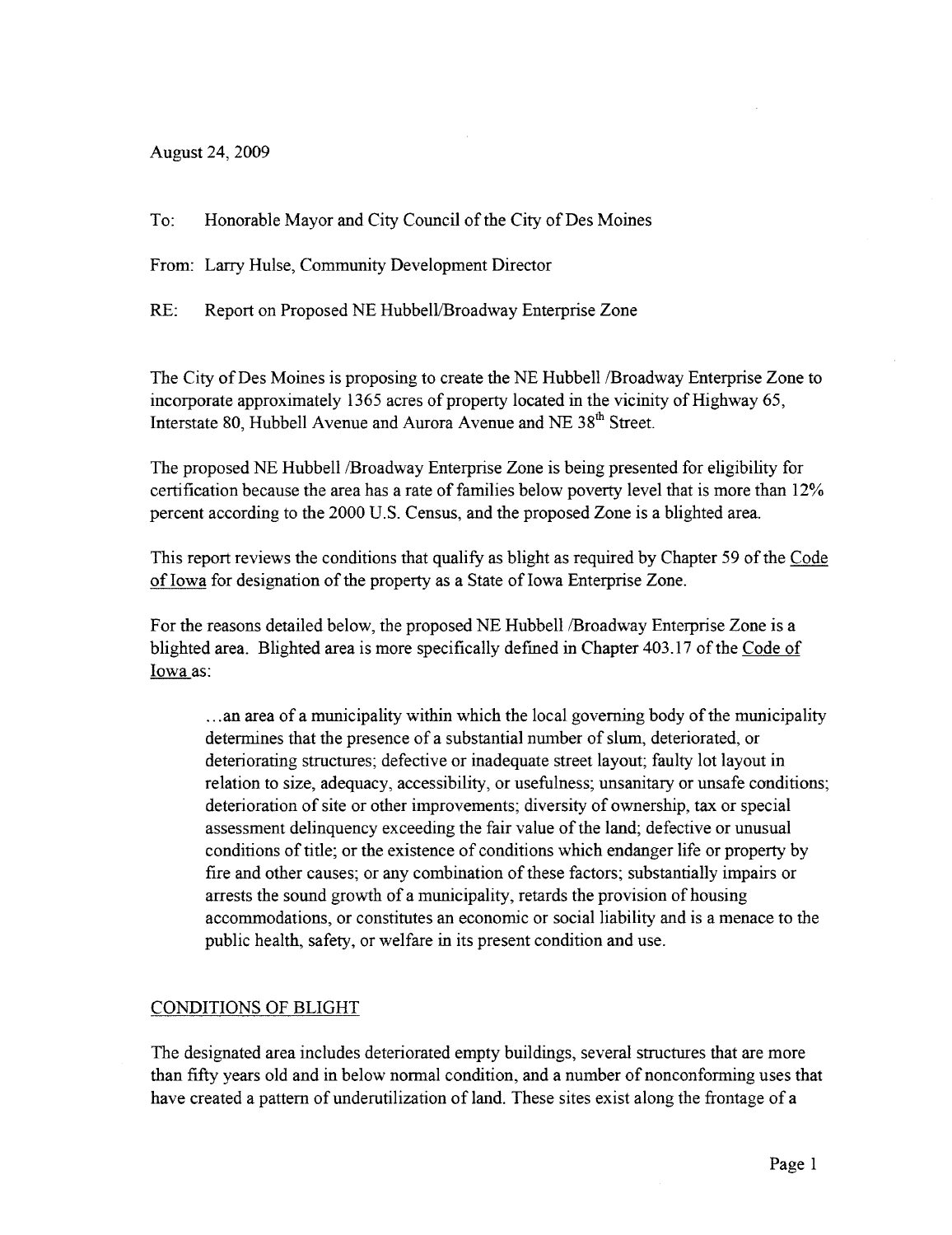primary highway, and are interspersed with vacant lots. The dilapidated appearance of these sites in this very visible area has a negative impact on the economic health of the corrdor and the adjacent neighborhoods. Rather than promote development, these underutilized and distressed conditions have limited economic redevelopment opportunities, creating a challenged environment that prohibits productive reuse of the properties.

In addition to these conditions, the valuation of several industral propertes in the designated area is less than 75% of the citywide average for the classification Lower valuations of industrial properties in this area, which can be related to age and building condition, is of significant concern. This reduces the potential property tax revenues to the taxing entities, and contributes to an environment that discourages reinvestment.

The City of Des Moines has made investment in the extension of public infrastructure to this area, and will continue to promote economic development efforts. However, the above conditions warant additional assistance to encourage revitalization.

#### **Summary**

Designation of the NE Hubbell/Broadway Enterprise Zone presents an opportunity to provide a needed incentive for the development of quality business and residential land uses and improve the appearance of the area to the adjacent neighborhood. The enterprise zone designation will allow the City to conduct activities that will enhance the full neighborhood and bring new taxable valuation and jobs to the community.

I recommend the subject property be designated as a State of Iowa enterprise zone known as the NE Hubbell/Broadway Enterprise Zone that is appropriate for the development of business and residential enterprises.

Respectfully submitted,

Larry Hulse, AICP Community Development Director

Attachment: Map of NE Hubbell /Broadway Enterprise Zone Legal Description of NE Hubbell/Broadway Enterprise Zone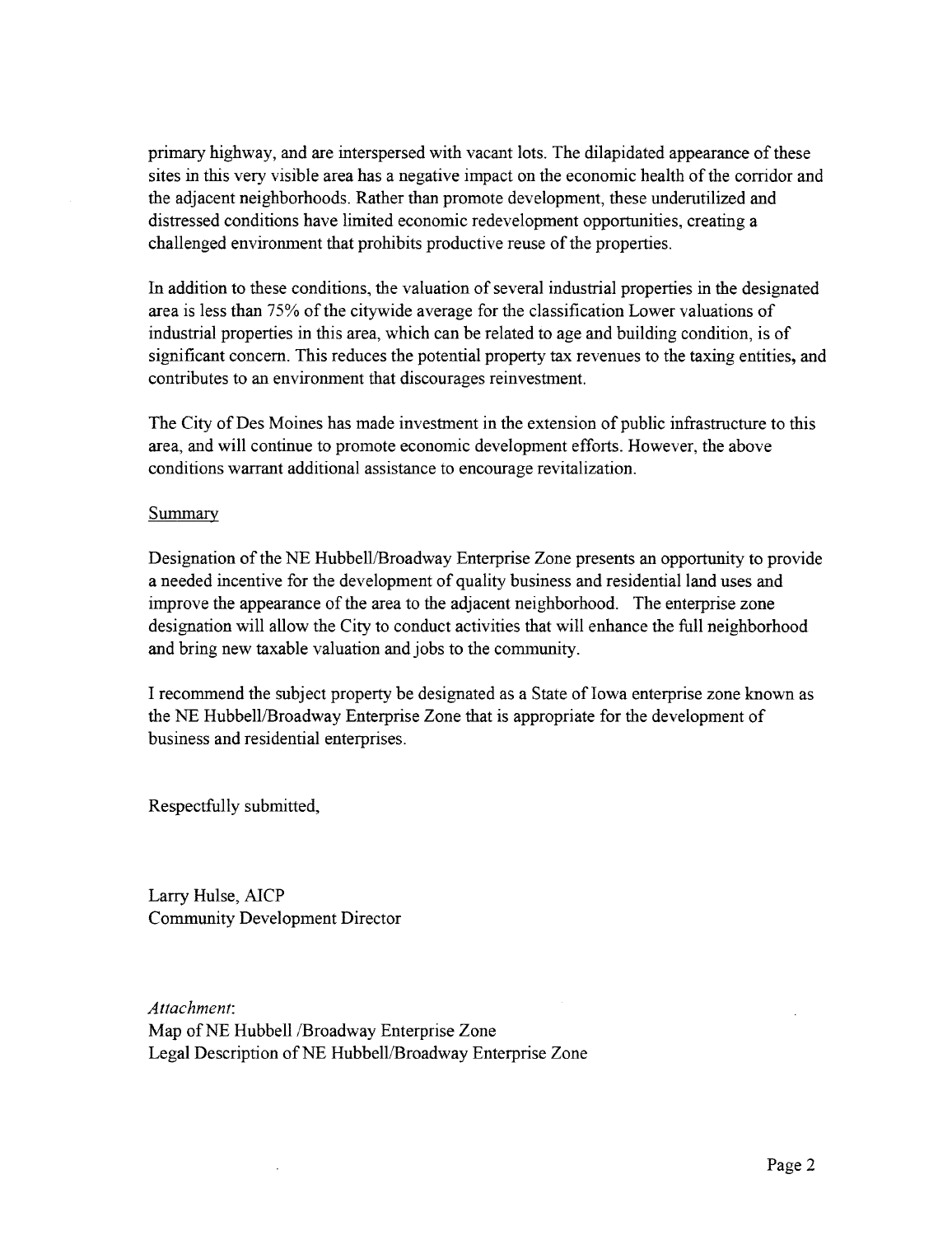# IOWA DEPARTMENT OF ECONOMIC DEVELOPMENT

# APPLICATION for ENTERPRISE ZONE CERTIFICATION

City Enterprise Zone

Iowa Department of Economic Development Division of Business Development 200 East Grand Avenue Des Moines, Iowa 50309

**JULY 2007**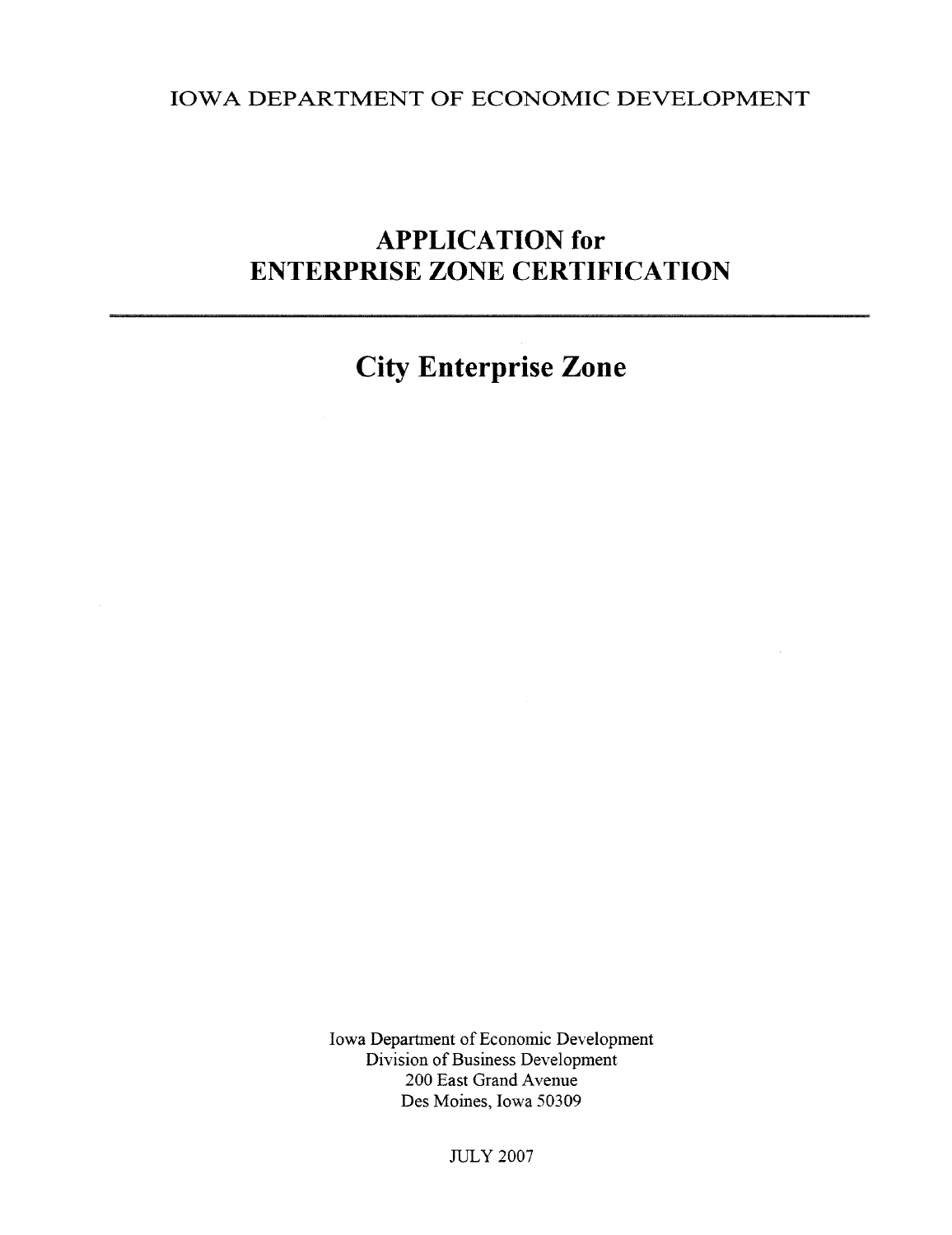**INTENT:** The Enterprise Zone Program was established by the Iowa Legislature with the intent of promoting new economic development in economically distressed areas of Iowa by encouraging communities to target resources in ways that attract productive private investment.

#### **GENERAL INSTRUCTIONS**

- 1. If more than 12 months has elapsed since the date on the front of this application, please contact IDED to see if this version of the application is still current.
- 2. Before filling out this application form, please read Iowa Code Sections 15E.191 through 15E.196, as amended by 2002 Iowa Acts, H.F. 2378 and the Enterprise Zone administrative rules.
- 3. Only typed or computer-generated applications will be accepted and reviewed. (Contact the IDED to have an electronic copy of this application e-mailed to you.) Any material change to the format, questions or wording of questions presented in this application, will render the application invalid and wil not be accepted.
- 4. Complete the application fully; if any questions are left unanswered or required attachments are not submitted, an explanation must be included.
- 5. Use clear and concise language. Attachments should only be used when requested or as supporting documentation.
- 6. Any inaccurate information of a significat natue may disqualify the application from consideration.
- 7. Send the original copy of the completed application and all required attachments to:

Jeremy Babcock Project Manager Iowa Department of Economic Development 200 East Grand Avenue Des Moines, Iowa 50309 Phone: (515) 242-4940 Fax: (515) 242-4776 E-mail: jeremy.babcock@iowalifechanging.com

Completed applications will be reviewed and acted upon by the Iowa Department of Economic Development's Board of Directors during their monthly board meetings. The IDED Board meets on the 3td Wednesday and the subsequent Thursday of every month. Applications received by IDED on or before the l<sup>st</sup> of the month will be included on the agenda for that month's board meeting.

#### PUBLIC RECORDS POLICIES

The Iowa Department of Economic Development (IDED) is subject to the Open Records law (2001 Iowa Code, Chapter 22). Treatment of information submitted to IDED in an application is governed by the provisions of the Open Records law. All public records are available for public inspection. Copies of Iowa's Open Records law and IDED's administrative rules relating to public records are available from the Department upon request.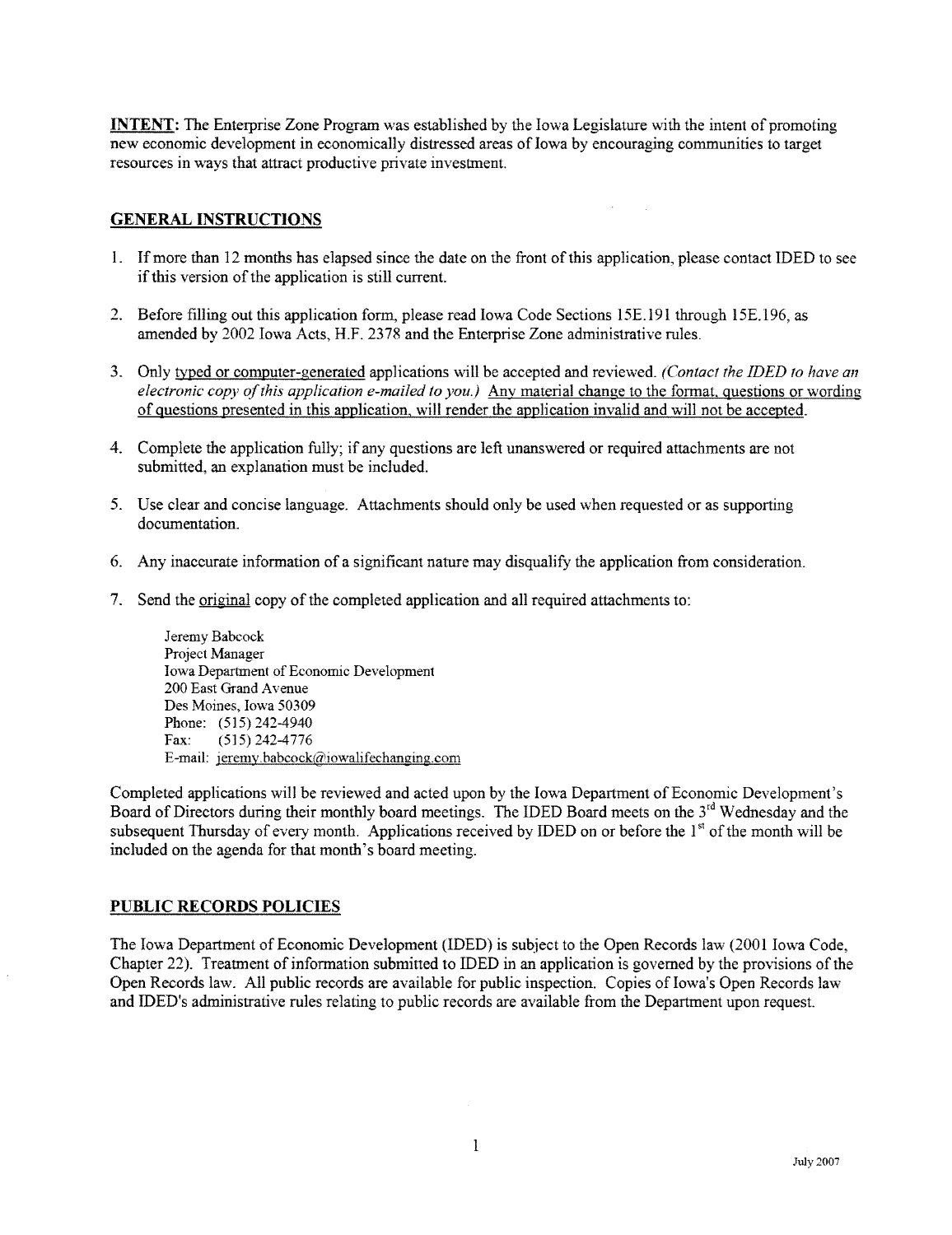#### APPLICANT INFORMATION

City: Des Moines, Iowa

Official Representative: T. M. Franklin Cownie, Mayor

Address: 400 Robert D. Ray Drive

City, State & Zip Code: Des Moines, Iowa 50309

Telephone: 515-283-4944 Fax: 515-237-1645

E-mail Address: fcownie@dmgov.org

This application was prepared by:

Name & Title: Rita Conner, Economic Development Coordinator

Organization: City of Des Moines

Address: 400 Robert D. Ray Drive

City, State & Zip Code: Des Moines, Iowa 50309

Telephone: 515-283-4019 Fax: 515-237-1667

E-mail Address: raconner@dmgov.org

#### **CERTIFICATIONS**

I, the undersigned, on behalf of the City identified herein, hereby submit the following application under Iowa Code Sections 15E.191 through 15E.196, as amended by 2002 Iowa Acts, H.F. 2378. I certify that the City has complied with all applicable laws of the State of Iowa with respect to Enterprise Zone certification. Furthermore, all action on the City's par, such as a resolution from the City Council authorizing the execution and delivery of this Application for Enterprise Zone Certification and naming the undersigned officer of this City authorized to execute this application, has effectively been taen. I certify that all information, representations, or statements provided to the Iowa Department of Economic Development (IDED) in connection with this application are tre and correct in all material aspects. I understand that by submitting and signing this application, I am certfying on behalf of the City that the designated area is under the jursdiction of my City.

Signature

T.M. Franklin Cownie, Mayor

Date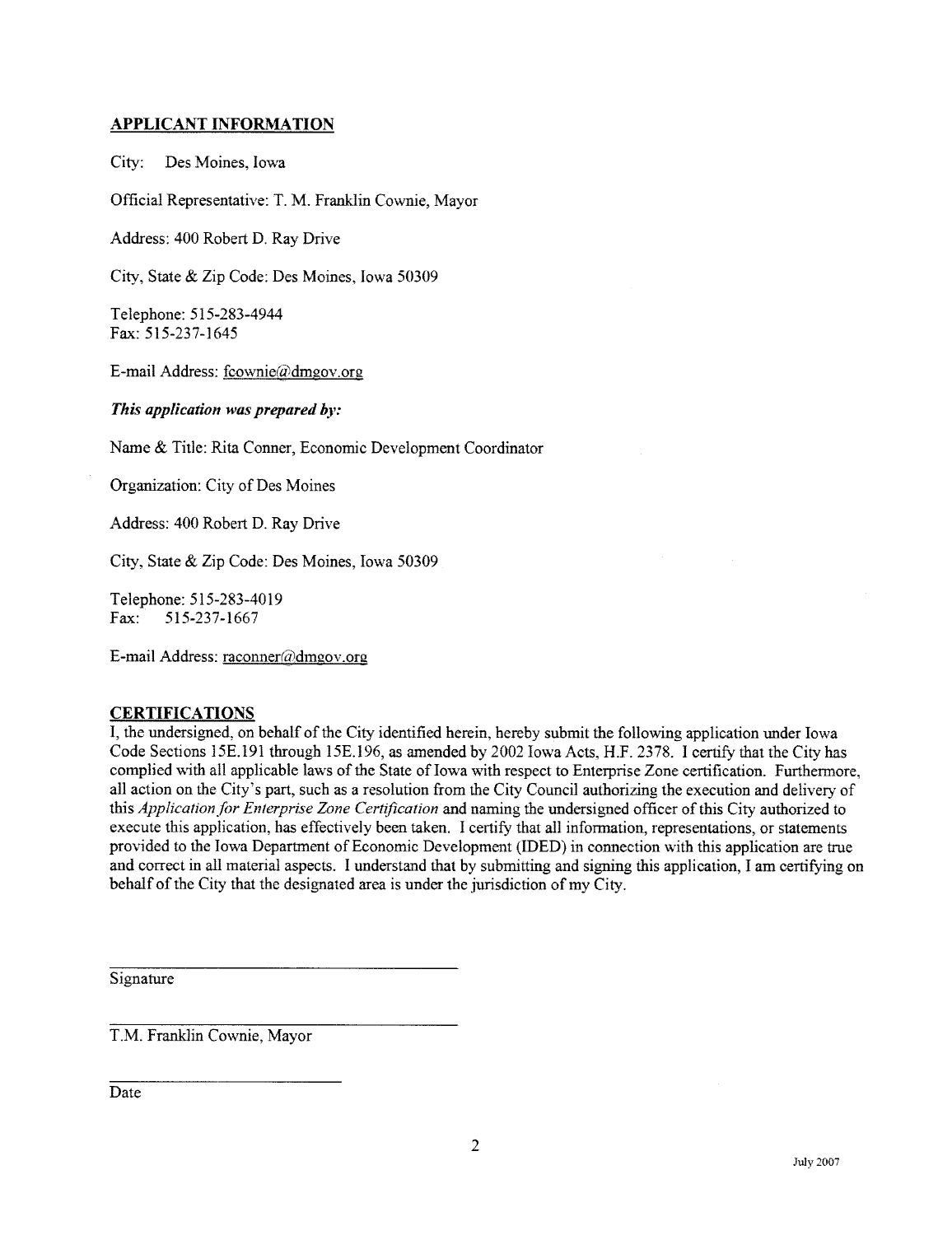#### APPLICATION INFORMATION

#### If more than one Enterprise Zone is heing designated, please prepare a separate application for each proposed Enterprise Zone.

- 1. Please indicate which two eligibility criteria the designated area\* has met in order to be eligible to apply for Enterprise Zone Certification.
	- A) The area has a per capita income of \$12,648 or less based on the 2000 Census.
	- B) The area has a family poverty rate of 12% or higher based on the 2000 Census.
	- C) Ten percent or more of the housing units are vacant in the area.
	- D) The valuations of each class of property in the designated area is  $75\%$  or less of the citywide average for that classification based upon the most recent valuations for property tax purposes.
	- E) The area is a blighted area, as defined in Iowa Code section 403.17.

#### \* Within a city which includes at least three census tracts with at least 50 percent of the population in each tract located in the city, as shown by the 2000 certifed federal census.

The application is presented citing criteria b and e.

Please attach supporting documentation that shows how the designated area meets these eligibility criteria.

#### Eligibility Criterion "B"

The proposed area meets this criterion due to a family poverty rate of 12% or higher based on the 2000 Census.

#### Eligibility Criterion "E"

The proposed area is a blighted area.

- 2. What is the total area (in acres) of the County in which the City is located? 378,566.4 acres (591.51 square miles)
- 3. How many acres within the County have previously been certified as Enterprise Zones?

6135.50 acres

4. Please indicate the size (in acres) of the Enterprise Zone for which you are requesting certification.

1365 acres.

- 5. Does the proposed Enterprise Zone include any area that qualifies as an Empowerment Zone or Enterprise Community, pursuant to Title XII of the federal Omnibus Budget Reconciliation Act of 1993? If so, please indicate the size (in acres) of the area that qualifies as an Empowerment Zone or Enterprise Community. N/A
- 6. Attach a legal description for the proposed Enterprise Zone.

Attached is a legal description for the proposed Enterprise Zone.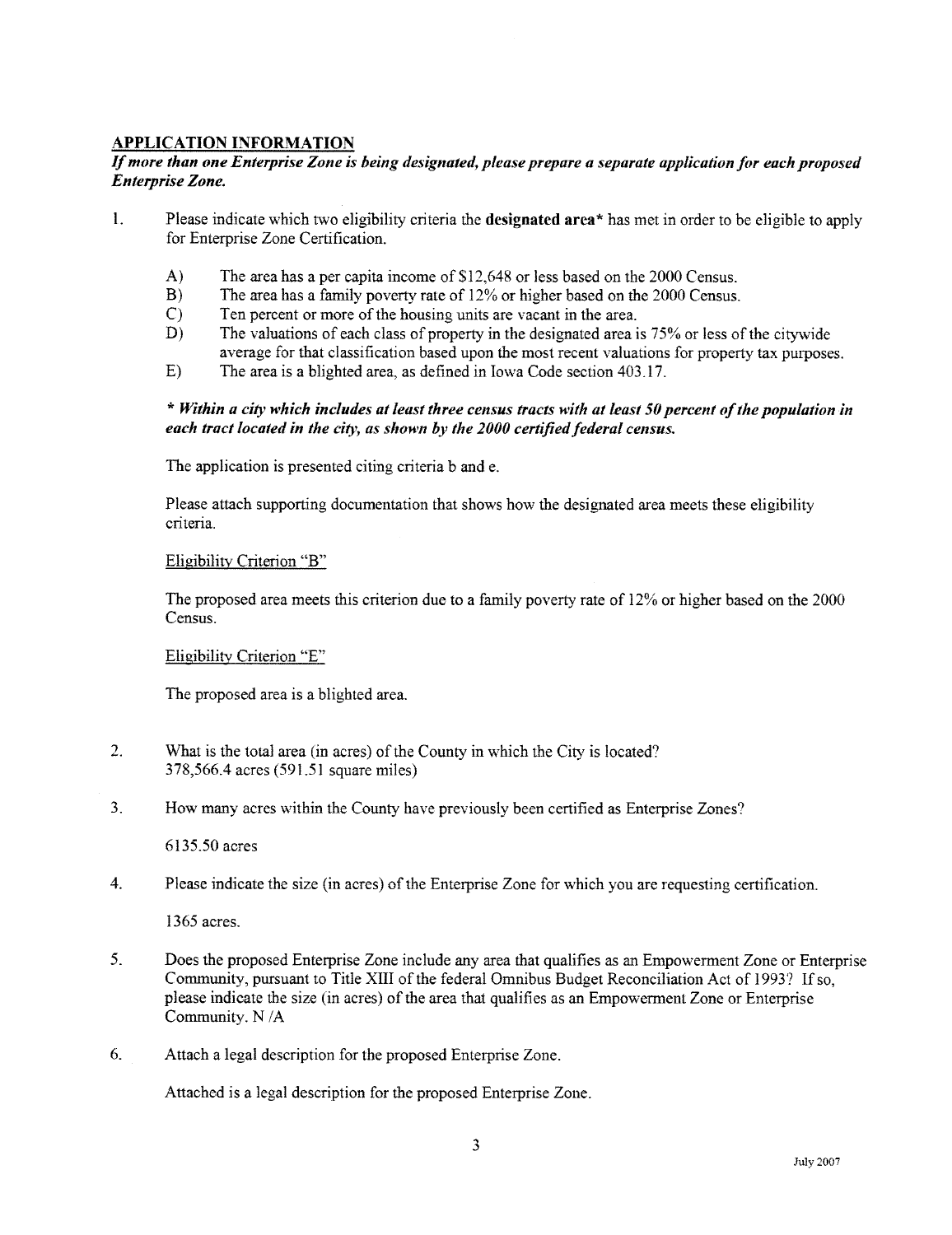7. Attach a detailed map (no larger than  $8" \times 14"$ ) which shows the boundaries of the proposed Enterprise Zone. Attached is a map showing the boundaries of the proposed Enterprise Zone.